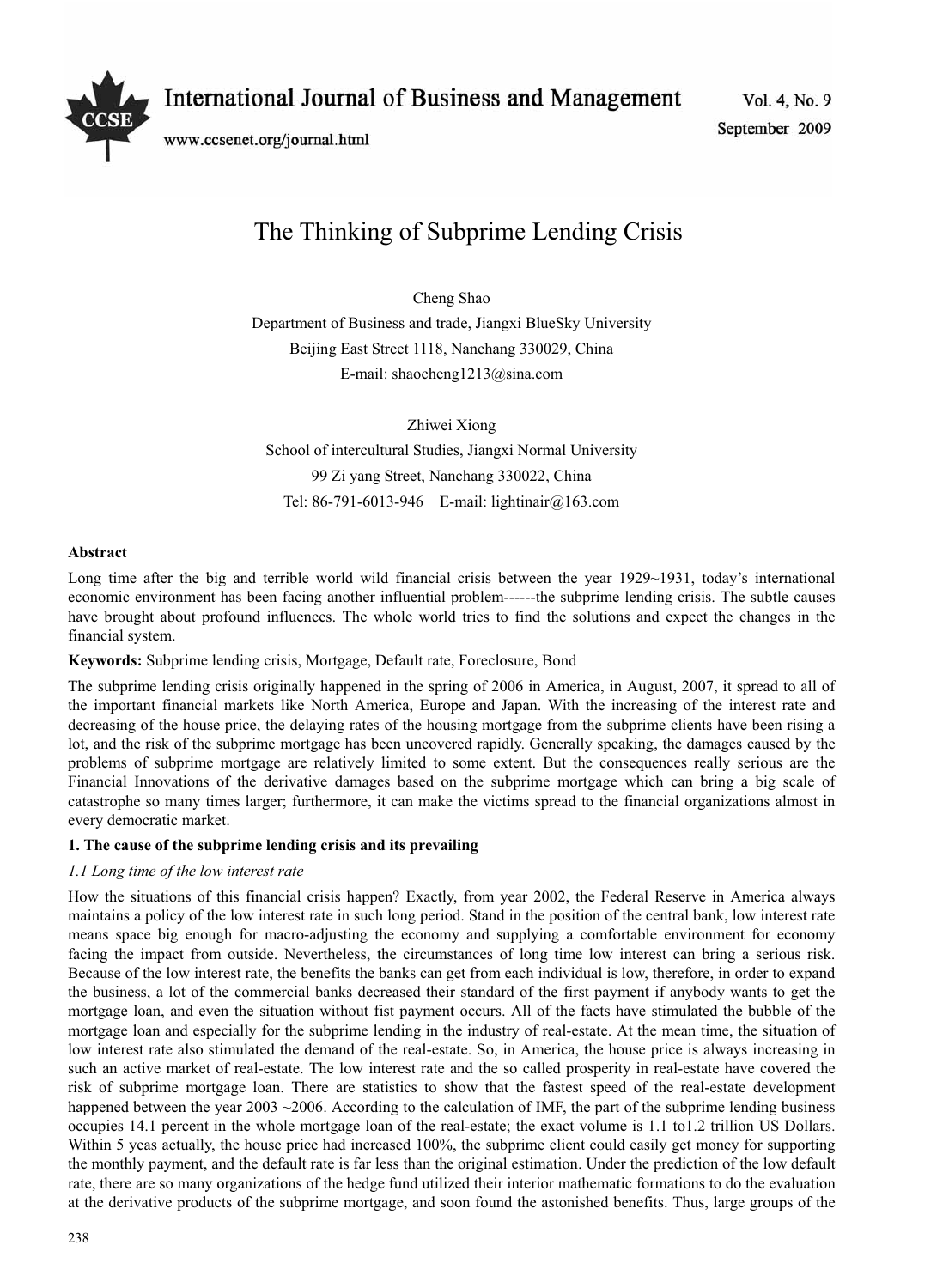investors came in. But the terrible thing is that the extremely low default rate under the real-estate prosperous bubble is untrue, the high benefits calculated by this sort of formation also can't be realized at all, the pioneers' income gives consequences to followers' great losses.

#### *1.2 Increasing of the interest rate and decreasing of the house price*

Similar to the situation that the prosperity of the subprime mortgage market is relied on the environment of loosely monetary policies, the realization of the risk is also beginning at the end of the loosely monetary policies. As we all know, when the tight monetary policies occur, the interest rate must be higher. Because most of the interest rate in the mortgage loan is floated, which means the interest rate signed by the contract will be changed all the time according to the up and down of the actual interest rate. So, when the actual interest rate is much higher en cause de tight monetary policies, it will increase the burden for the borrowers in the market of real-estate paying their money back. Otherwise, the new monetary policies would give influences to lower the demand in the marketplace of real-estate and decreased the house price, this can absolutely diminished the capital volume for the lenders, especially for the commercial banks, they were facing losing their abilities to gain capitals and do further investment. Also, the decreasing of the house price could lower the opportunity cost for the borrowers do not obey their contracts. Thus this would increase the credit risk absolutely. In order to forbid the investment bubble becoming even bigger, from the year 2005, the Federal Reserve enter into the duration of increasing the interest rate. Till the end of 2006, the central bank of America increases the interest rate for 17 times let the interest rate from 1 percent to about 5 percent. For the time later, the influence of the interest rate augmentation has gradually appeared. Under the influences of the two cases: the decreasing of the house price and the increasing of the interest rate, the risk in the market of subprime mortgage occurred to a big scale. In the whole year of 2007, the default rate in America reached 13.3 percent, and the rate of foreclosure reached 4 percent, but normally speaking, the two ratio could specifically be 2.57% and 0.5% in adequate.

#### *1.3 Aggressive loaning conduct*

The aggressive loaning conduct is also the indispensable factor to this financial crisis. In western countries, it is prevailing for people making loans. From houses to cars, credit cards to telephone bills, loans are in everywhere. The citizens seldom do the full pay when they buy houses, but always do it by the method of mortgage loan. Also, as we know, unemployment and reemployment are very common in these societies. Everybody needs house or apartment, but how can the people who get an instable income or even do not have any income do the purchase? Make the mortgage loan, absolutely! Because the credit level could not reach the normal standard, these people are defined subprime clients. And what is the aggressive loaning conduct? For a long time, banks lend money to the subprime clients in the guarantee that if the borrowers can't pay their money back, the banks have the authority to withdraw their houses. But according to the situation that the house price is diminishing and the interest rate is increasing. The banks found if the subprime clients could not do the repayment and they let the houses be sold in the market, the money the banks can get is even less than the original loan. With this sort of affair spreading to a big scale, subprime lending crisis occurs.

#### *1.4 Over-structured financial system*

The last part which gives the contribution to spread the financial crisis is the over-structured system of today's financial marketplace. The over-structured market has the characteristic that there are so many financial derivative products which may possibly bring the terrible leverage effects to the economic environment. The over-developed fictitious economy is not just a temporarily inadvertent action taken by the financial systems of America, exactly; the market which lacks of the basic support of the entity economy and owns a part of too much leverage effects and derivative products is extremely dangerous. According to the formula of the capitalized income:

#### Value of capital  $=$  income  $-$  interest rate.

This is exactly a formula which can transfer any current of income into the large quantities of the fictitious financial capital. Because of the global circulating system of US Dollar, all of the current incomes have the chance to be capitalized when get stable. Thus, in the 13 trillion dollars of the American national income, most of them could be capitalized. The most normal method for Wall Street capitalizing people's income is to make the mortgage loan in the industry of real-estate. After seeking the normal citizens, they turning their eyes into the current income owned by those people who have the relative lower credit level. Capitalizing the unqualified current income and the mortgage loan the commercial banks lend to them is called subprime mortgage. Furthermore, Wall Street rapidly creates the innovation of the mortgage bond simply based on the unqualified mortgage loan from the subprime clients. Every time re-capitalizing the current income there are new fictitious capital be created. This sort of the new fictitious capital can mean that the capital distance between the present and original lenders and buyers becomes even farther, the power of fictitious even stronger. For a long time, this could absolutely bring about the horrible bubbles in American economy. The global circulating system of US Dollar supply enough currency that can be used for the financial innovation inside America, this can make Wall Street capitalizing all sorts of current income as largely as possible. For a long period, the over fictitious economy has appeared. The most important thing during this process is that the current income owned by the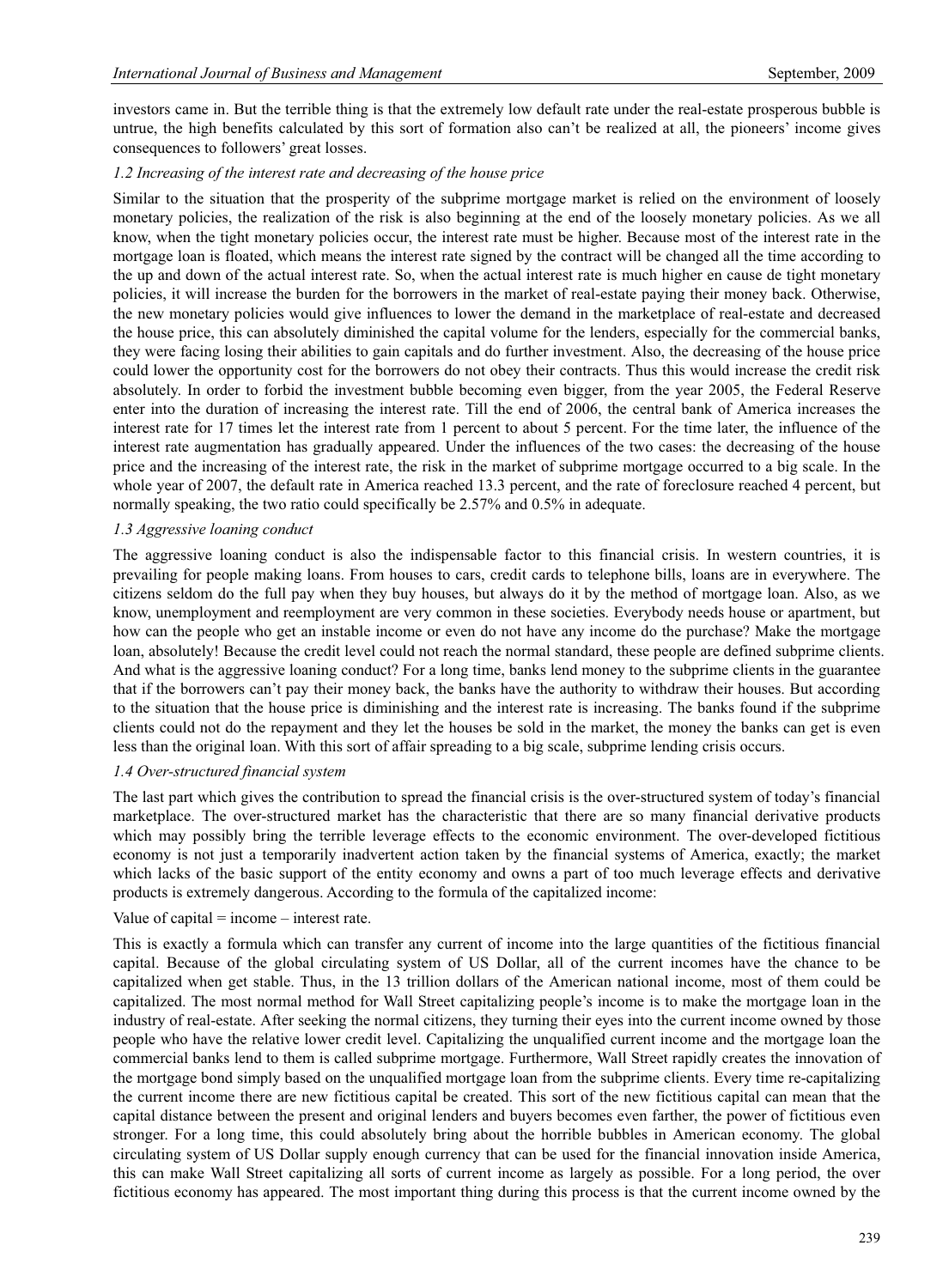people who have the low wages has been capitalized for so many times, therefore, it becomes the chain of leverage. In one side, this makes the distance between the original risk and the last holder of the risk even longer. In another side, this can also make the functions of the different financial leverage be interweaved, bring about the risks even bigger in economy. Thus, the fragile of financial market represents the fragile of the whole economy. And this is exactly the reason why this subprime lending crisis could spread to such an extremely big scale. Perhaps, even if there is no financial crisis existing in the real-estate, there must be occurred in another industry in the prerequisite that today's financial systems have not been changed.

## **2. The characteristics of subprime lending crisis**

With the subprime lending crisis spreading to world wild, subprime mortgage, the concept which was not so popular before, has been concentrated by all of the people. The so called subprime mortgage refers to the mortgage loan get by the group of citizens or families who gain relatively low wages, low level of education, low knowledge in finance. There are some of the basic particularities for this.

#### *2.1 Low credit record of subprime clients*

The borrower of subprime mortgage is the person who has the bad credit record, owns the low level of the credit marks. The evaluation firms of credit in America separate the credit level for different people in five standards: 750~850 points is outstanding, 660~749 points is good, 620~659 points is average, 350~619 points is bad, below 350 points is yet identified. Most of the subprime clients have the standard below 620 points, normally speaking; they have not the chance to reach the condition to get the mortgage loan if they choose to give a large sum of money for the first payment.

## *2.2 High rates of loan / house price, monthly mortgage payment / income*

Among the subprime clients, proportion of loan / house price, monthly mortgage payment / income, both of the two statistics are very high. In the normal standard of the mortgage loan, the proportion of the loan in the total house price is about 80 percent, monthly mortgage payment in the individuals' income is about 30 percent. However, for the subprime clients, the average proportion of loan / house price is 84 percent, some of them over 90 percent, and even reached 100 percent. That means the first payment for the subprime clients is usually less than 20 percent, and even the situation of zero first payment occurs. Without the actual circulating of the individuals' currency, the banks lost the system of the risk afford that should be shared with the borrowers. And we can easily see the moral risks inside of it. Also, the high proportion of monthly mortgage payment / income represents the free money the borrowers can dominate is very limited, thus, the ability to fight against risks is so weak.

#### *2.3 High default rate and rate of foreclosure*

The default rate and the rate of foreclosure in subprime mortgage are extremely high. Because of the default risks in subprime mortgage is 7 times bigger than the normal mortgage loan. Thus, the interest rate for subprime mortgage is 350 basic points higher than the normal mortgage loan, and 80 percent of them are floating interest rate. During the period of lending, if the interest rate is descending, the afford for the borrowers paying their money back is lightened. But if the interest rate during the process is ascending, the afford for the borrowers could be much heavier, therefore, the risk of default and foreclosure could be increased. Basically, the appearance of the subprime lending crisis inevitably has the relations to American macro-monetary policies. Though the whole duration is not short, the market of American subprime mortgage developed in a very slow pace in the  $20<sup>th</sup>$  century, and the scale is not big. Nevertheless, enter into the 21<sup>st</sup> century; Federal Reserve has carried out the extremely loosely monetary policies. From the year 2000 to 2004, the central bank continually decreases the interest rate for 25 times in order to treat the bubble burst of global economy and the pessimistic feeling of 9.11 incidence for example. But to later time, when the Federal Reserve done the operations of open market selling, the interest rate has been increased. The interest rate of subprime mortgage is according to floating rate, thus, the cost for subprime clients do the repayment became much bigger. At the mean time, the bubble of real-estate was bursting, the house price falling down; the borrowers gradually lose their motives to keep the contracts with the commercial banks. Therefore, the default rate and the rate of foreclosure became much higher.

#### *2.4 Leverage effect*

The change of the macro-economic environment leads the risks of American subprime mortgage be erupted, the default rate increasing a lot. But, only refer to the subprime mortgage itself, the world financial market could not be affected so profoundly. In the time the damage prevailing, the total volume of the American subprime mortgage is between  $1.1 \sim 1.2$ trillion dollars, even under the estimation of upper limit of the damage rate of 40 percent, the total losses could be calculated in about 400 billion dollars, has the proportion of only 2 percent in GDP of that time. But the authentic losses and influences, as we know, are much bigger and serious. For this, we can't forget the large series of financial derivative products have contributed a lot. For instance, the different kinds of the bond based on the subprime mortgage bought by a large group of the organizations, like the immense commercial banks, stock jobbers, insurance companies, hedge fund companies, even the retirement fund etc. and all of them have got great losses.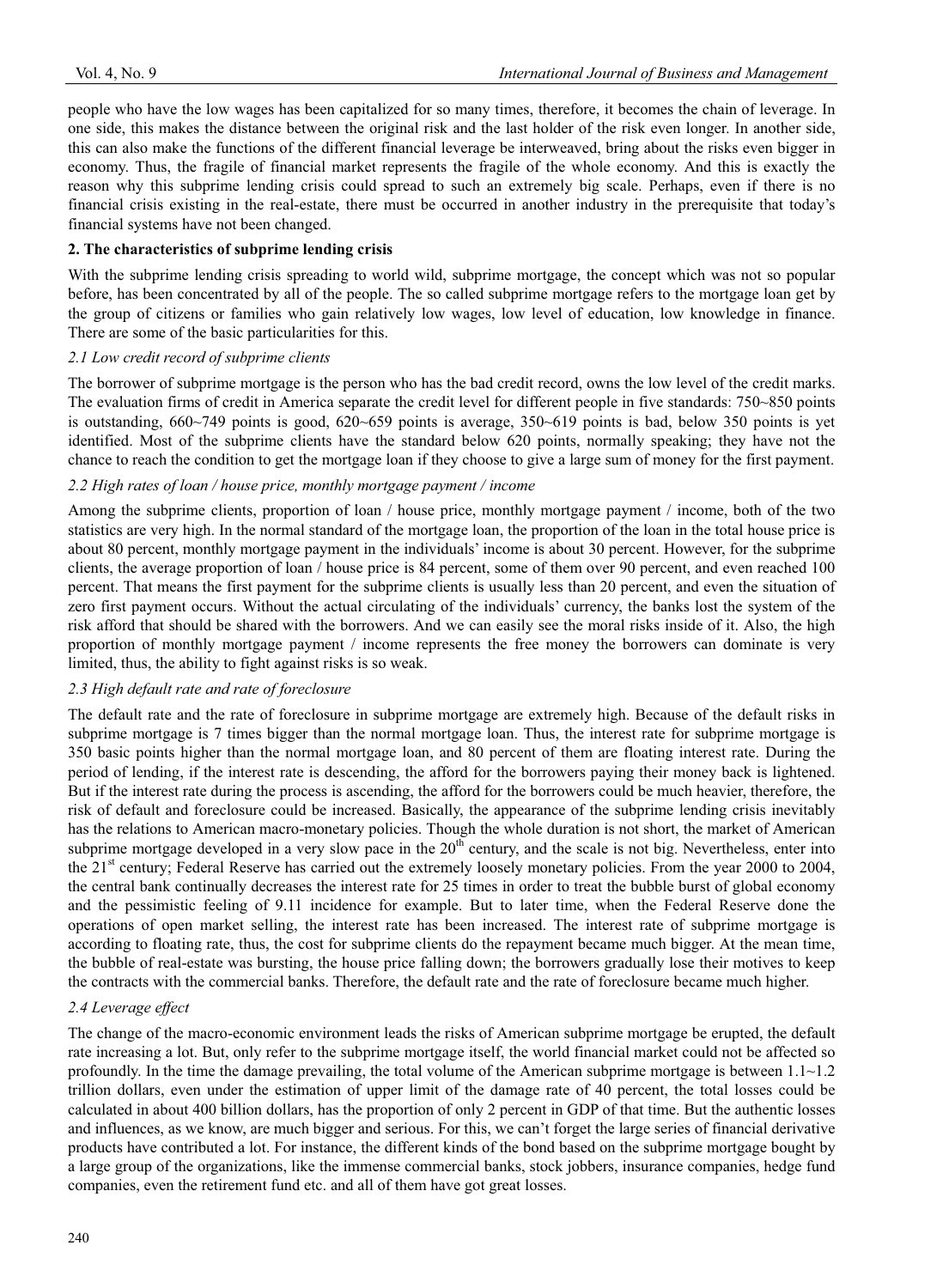#### **3. Influences of the financial crisis**

#### *3.1 General influences*

To the influences of this subprime lending crisis, there are three direct parts:

First of all, after the crisis, the people most seriously destroyed are those who earn a low income, because of lack the ability to give repayment, they are facing the bad situation that their houses or apartments be withdrawn by the banks.

Later, with the time passing, there must be lots of the organizations who have the direct transactions with the subprime mortgage gain damages, even will be obliged to send the applications for bankruptcy.

Lastly, the large quantities of the American and European investment fund can also be the great losers because they have bought so many derivative bond which associated with the subprime mortgage.

#### *3.2 Particular effects to China*

Exactly speaking, the influences of the subprime lending crisis are extremely big and profound, and perhaps be different to the countries who have the different economic backgrounds. But, the above three are basic. It must be the normal problems facing by any democratic markets, bien sur , North Korea, Cuba etc. aren't include in this realm. The US. is the centre of this financial crisis, and inevitably suffered the most in the world. The immediate follower, Great Britain, who has quite the similar financial systems, financial institutions and financial laws with America. All of the western developed countries have trapped in with on exception. And to China, that will be a little bit more to considerate: China is a country who largely depend on exporting the immense number of low priced merchandise in the international market, the object countries for China to export is the developed rich countries. The special characteristic of Chinese economy is that "miraculously" big trade surplus for nearly 30 years under the special attend of our dear Party, but not based on the rules of economic principals. Easy to understand, the exchange rate of RMB in the international currency market is controlled. Facing the big demand of RMB because of the large quantities of Chinese goods be purchased, but the exchange rate is fixed, that is the key to the secret of Chinese trade surplus in such an incredible long time. My dear readers, please be patient, give the Chinese economic background is not my aim, but it's independently necessary for doing the later part of explanation. As we have already known, China is such a country relied on export. But, what is the situation for the countries who afford the big responsibility to buy Chinese merchandise? Unfortunately, America, European Union, Japan have all trapped into the subprime lending crisis. For quite a long time, China play the role of trade surplus, America, for example, play the role of trade deficit. But how can the country who has the trade deficit sustain such an extremely long time? The bond of national debt! Yes, Chinese government using the foreign deposit gained from the international trade market to circulate into the international capital market under the form of buying the bond of American national debt. Don't forget the famous equilibrium formula:

#### Trade balance = Net capital outflow

US take the advantage of the outflow capital to do the things he willing to do. Directly speaking, America is making debts to by Chinese goods! The terrible thing is that once the economic chain of America is broken, American people not willing or loose the ability to buy Chinese goods, the problem of over-productivity in China will explode at once! But why this hasn't been erupted before? That is because America continually has the resources of debt at high quality. But today everything has changed. The chain of debt has been polluted. The problem of Chinese over-productivity always disguised behind the high volume of debt worldwide. If the western countries give up to buy Chinese products, that must be the time for the terrible explosion in the part of our entity economy, I'm afraid we can no longer keep such a speedy developing pace, we have got to face the horrible enterprise downsizing, high unemployment rate and even greater umber of bankruptcy. Once the international economic system gets failure, we will inevitably pay out tremendous expenses.

#### **4. The lifeboats**

Surely speaking, the subprime lending crisis has no good for any country; all of the important economic entities in the world take the actual lifeboat promptly. America accepts the method of nationalization in a big scale. From the effective nationalization of Fannie Mae and Freddie Mac to the strategy of the "temporary nationalization" for using 700 billion dollars to afford the dead accounts of the financial organizations. All of the plans give American government enough authorities to buy any of the dead accounts in American financial organizations within 2 years. This will also make American national bond from 10.6 trillion to 11.3 trillion dollars. The biggest part of this plan is for the government buying Wall Street's bad mortgage in order to help to improve the balance sheets relied on the capital by issuing the national bond. Later, Treasury even prepared 2 trillion dollars in the monetary market fund for the sake of guarantee the reactions' feasibility. On the other side, the actions taken by United Kingdom might be different. Today's problem is almost every financial organization facing the shortage of capital because of the bubble burst of real-estate. If we say America only concentrate in the dead accounts, England, possibly take the actions more directive to the centre of the problems. The government of Great Britain chooses to directly circulate the capital to the commercial banks that trapped a lot into the subprime mortgage loan for better solving the problem of capital shortage, but not keep eyes in the dead account. There will be 50 billion pounds used for buying the stocks of the big financial organizations to realize